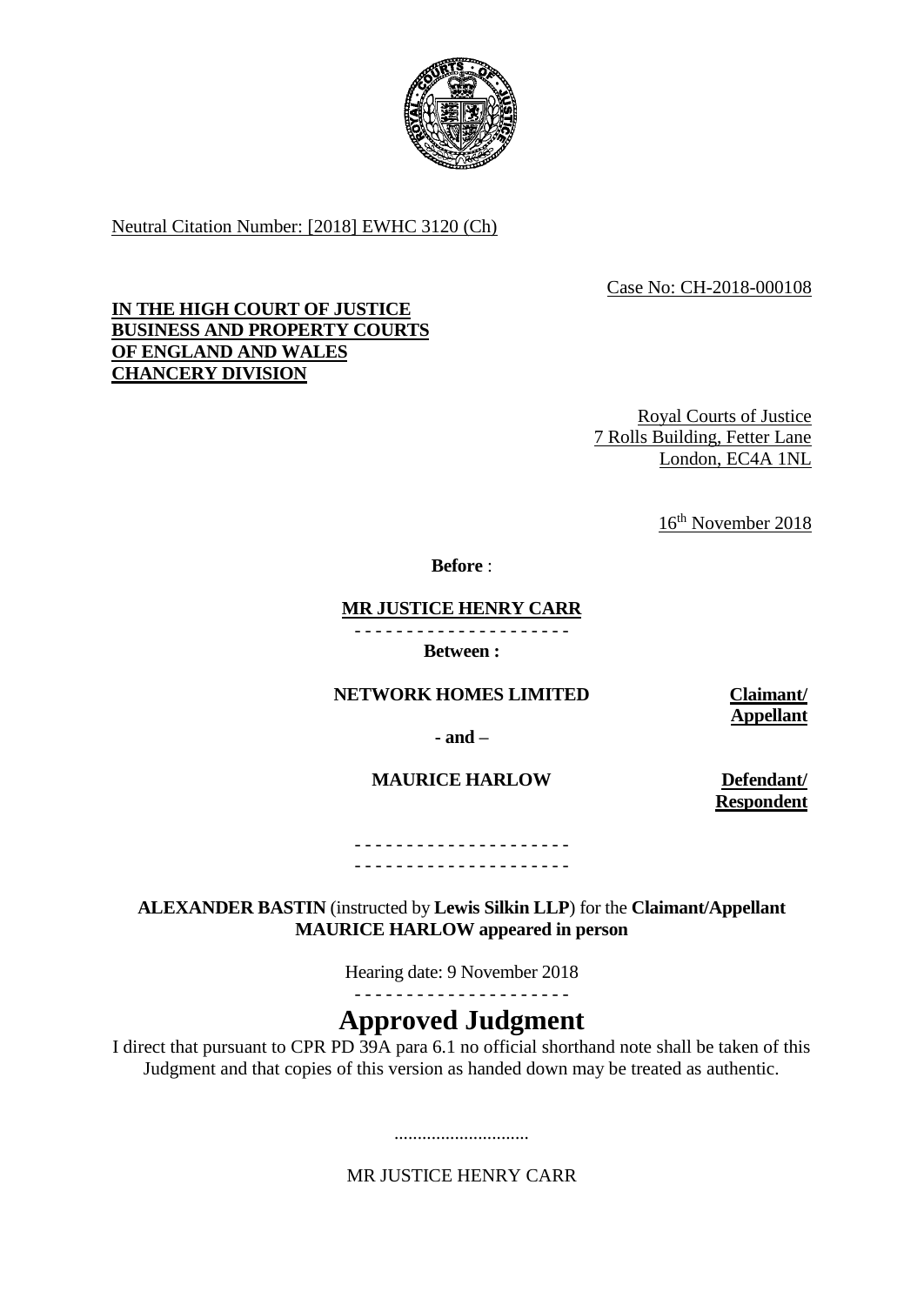# **Mr Justice Henry Carr:**

#### **Introduction**

- 1. This is an appeal from the Order of HHJ Luba QC made on 9 April 2018. The Appellant ("Network Homes") is a charity and registered mutual society pursuant to the Cooperative & Community Benefit Societies Act 2014. Network Homes provides social housing and is the owner of certain residential premises at Rydal Court, Oxenpark Avenue, Wembley HA9 9TA ("Rydal Court"). Rydal Court is used as a sheltered housing scheme providing support for resident older people to maintain their independence. It consists of 52 one-bedroom flats located over three floors. The Respondent ("Mr Harlow") is an assured tenant of Flat 25 Rydal Court, which was let to him pursuant to a tenancy agreement made in writing, signed on 1 July 2013, and commencing on 8 July 2013 ("the Tenancy Agreement").
- 2. As a result of concerns about fire safety of the front entrance doors of the flats in Rydal Court, Network Homes wished to replace such doors. Mr Harlow was not prepared to allow access to Flat 25 to permit Network Homes to install the proposed new front door unless certain conditions were complied with. The parties were unable to reach an agreement. Having replaced the front doors to the other flats in Rydal Court, on 24 November 2017 Network Homes issued a claim for (amongst other things) an injunction requiring Mr Harlow to provide access to Network Homes and its contractors to enable replacement of the front door to Flat 25.
- 3. This appeal raises the question of whether Network Homes is entitled to access to Flat 25 for this purpose. This question turns on the correct interpretation of the Tenancy Agreement. The judge dismissed the claim, on the basis that Network Homes was not entitled to access the property to replace the front door and gave a detailed oral judgment explaining the reasons for his conclusion ("the Judgment"). Permission to appeal was granted by Fancourt J in respect of certain grounds of appeal on 17 July 2018.
- 4. Network Homes concedes that it cannot rely upon its repairing covenants, nor upon Mr Harlow's corresponding access covenant to replace the front door. It also concedes, as the judge found, that replacing the front door of Flat 25 with certified fire rated doors would constitute an improvement. The key question raised on this appeal is whether the Tenancy Agreement gives a right of access to Network Homes for the purpose of carrying out improvement work to Flat 25. HHJ Luba QC concluded that no such right of access was provided for in the Tenancy Agreement.

## **Relevant terms of the Tenancy Agreement**

- 5. At the start of the Tenancy Agreement, "the Property" to which the tenancy applies is identified as Flat 25 Rydal Court. The clauses in section 2 set out the landlord's obligations and those in section 3 set out the tenant's obligations.
- 6. Clause 2.1 is headed "Tenant's right to occupy" and provides that:

"We will give you possession of the Property from commencement of the tenancy. We will not interfere with your right to occupy the Property unless we need to gain access in circumstances set out in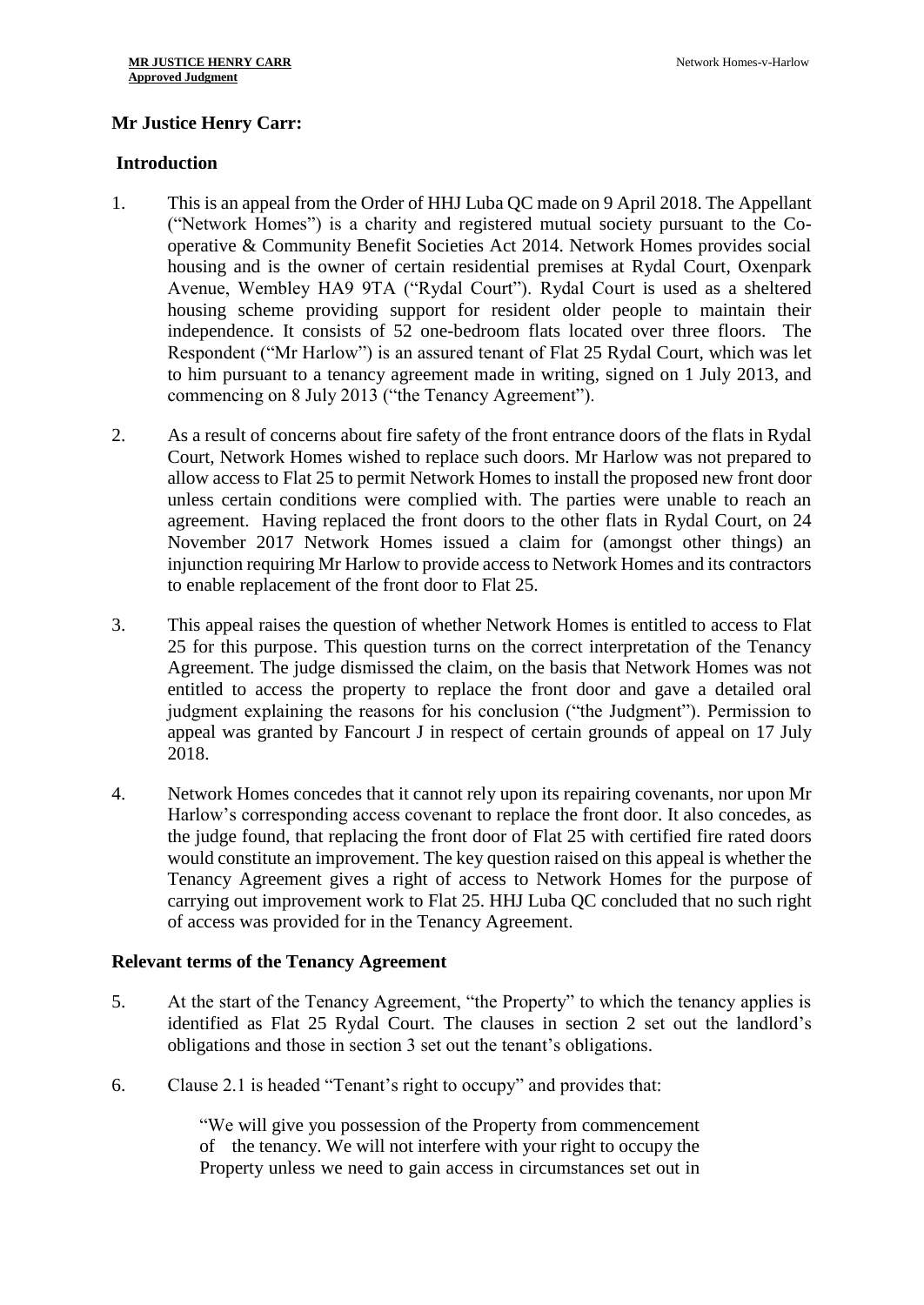clause 3.18 or legal action is commenced to demote or terminate your tenancy."

- 7. The reference to clause 3.18 is an obvious error in the drafting of the Tenancy Agreement. As the judge noted at [44], the Tenancy Agreement is replete with crossreferences to clause 3.18, which are in fact cross-references to clause 3.19. In the clauses which follow, I have made this correction. The Tenancy Agreement is drafted in simple language, apparently with the intention that it should be comprehensible to tenants. In fact, it is a very poorly drafted document as the judge noted at [39], [44] and [51] of the Judgment.
- 8. Clause 2.2 is headed "Repair of structure and exterior" and provides that the landlord will keep in good repair the structure and exterior of the Property (Flat 25). This includes various specified repairs and checks which are not relevant to this appeal.
- 9. Clause 2.2 further provides that:

"We retain the right to carry out any repair, maintenance or improvement works which are not required by this clause but which we decide to carry out to improve the Property or the building or estate in which the Property is situated."

10. Clauses 3.1-3.23 set out the tenant's obligations. Clause 3.2 is entitled "Possession". The material part of this clause states that:

> "You have the right to occupy the Property without interruption or interference from us for the duration of the tenancy (except for the obligation contained in clause [3.19] to give access to us, our agents or contractors) so long as you comply with this agreement…"

11. Clause 3.19 is headed "Access". Material parts of the clause provide that:

"You must give all authorised employees and agents of Willow Housing and Care Ltd [Network Homes' predecessor in title] reasonable access to the Property to inspect or carry out essential maintenance, inspection and repair to the Property or to the building or estate in which the Property is situated. This includes treatment programs for pest eradication, improvement work and access to repossess your home if it is to be redeveloped or disposed of."

## **The Judgment**

#### *Benefit/burden attaches to land and is not personal*

12. The judge rejected a submission, made on behalf of Mr Harlow, that the benefit/burden of the covenant contained in clause 3.19 had not passed with the land to the current landlord, Network Homes Limited, and had instead remained with Willow Housing and Care Limited (the previous landlord) ("Willow Housing"). He concluded that clause 3.19 of the tenancy agreement was not a personal covenant between the Respondent and Willow Housing and that Network Homes could rely upon the clause as landlord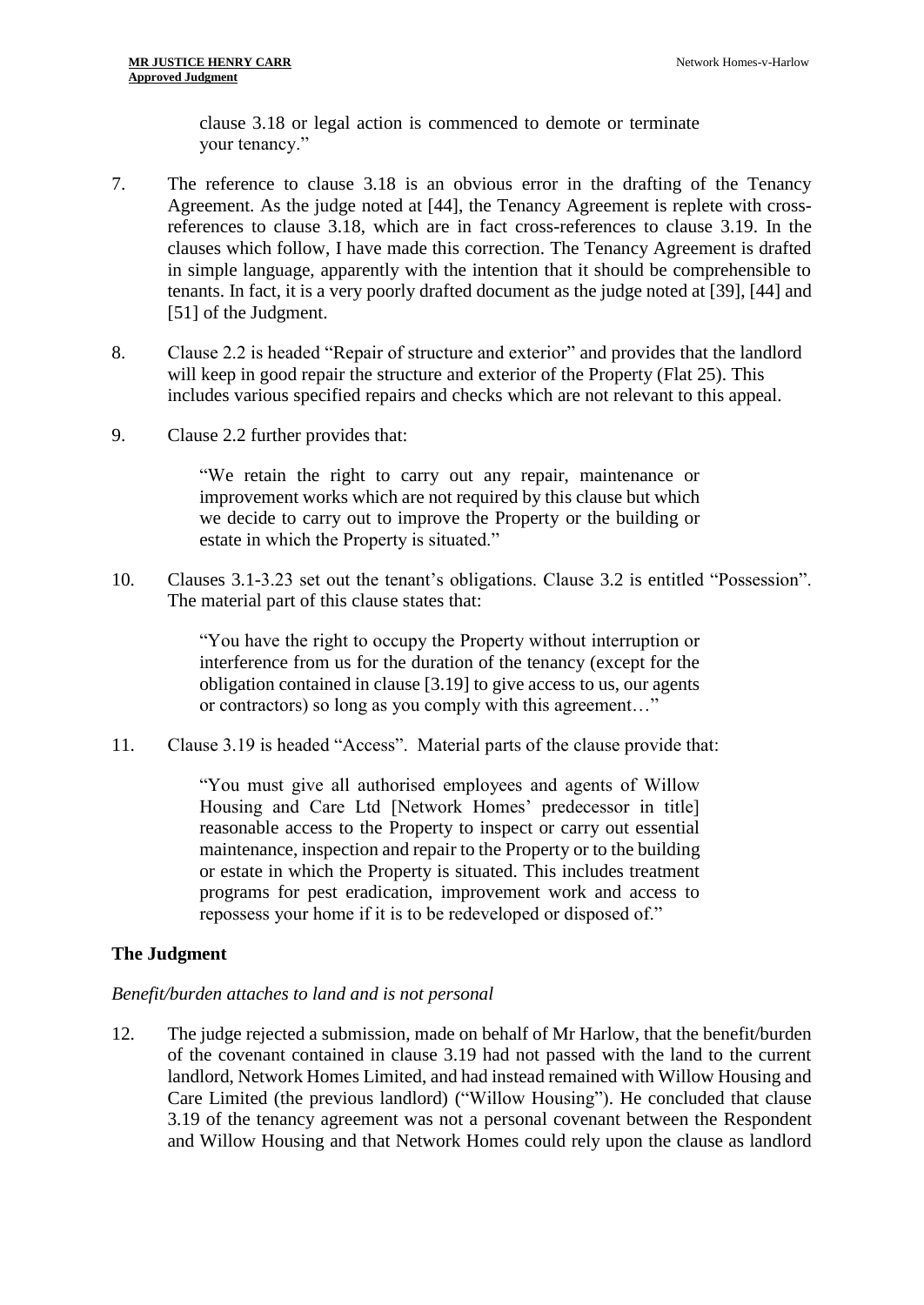for the time being. Furthermore, he concluded that the access sought by Network Homes was for improvement works.

# *Interpretation of clauses 2.2 and 3.19 of the Tenancy Agreement*

- 13. The judge considered the interpretation of clauses 2.2 and 3.19 of the Tenancy Agreement separately in the Judgment.
- 14. As to clause 2.2, he considered at [27] and [29] whether this gave the landlord the right to access the property to carry out improvement works and whether it also contained a matching obligation on the tenant to provide access to the landlord for the carrying out of improvement works. The judge considered that clause 2.2 was primarily concerned with repairs, including safety checks and that, whilst it did give the landlord the right to carry out improvement works, it did not contain a concurrent obligation on the tenant to permit such access. The judge found that as "access" was expressly provided for elsewhere in the Tenancy Agreement, it was not appropriate for him to imply a right for the landlord to access the property to undertake improvements into clause 2.2. At [30] he said: "*It is trite law that a provision should not be implied into a contract as a matter of generality when there is an express term of some specificity dealing with precisely the same proposition.*"
- 15. The judge then considered clause 3.19 at [49] [54] of the Judgment. He concluded that it did not give a right of access to the landlord for the purpose of carrying out improvements to the property. At [50] he said:

"The central question, therefore, is whether the first paragraph of clause 3.19 does permit access for improvement works. The premise is that it should not because, from the earlier clauses I have already read, the landlord has made it clear that the tenant enjoys exclusive possession, without disturbance on access or other grounds, unless the terms of clause 3.19 are applicable."

16. He then considered the scope of clause 3.19 at [51] he said:

"The first sentence of the first paragraph of clause 3.19 limits the reach of access. It does not provide that the landlord must always be given reasonable access, full stop. Instead, it identifies the purpose for which the tenant must give the landlord reasonable access, and those purposes are limited. They are "to inspect, to carry out essential maintenance, to inspect or to repair." The double use of "inspect" is just another example of poor or perhaps torrential drafting."

- 17. The judge then identified at [52] the three objects of the tenant's covenant to give access; firstly, to give access in response to a landlord's notification of intention to inspect; secondly to give access in response to a landlord's notification of intention to repair; and thirdly to give access in response to the landlord's request to "carry out essential maintenance". He observed that this gave rise to an obvious mismatch between clause 3.19 and the last paragraph of clause 2.2, which permits the landlord to enter for repair, maintenance or improvement works.
- 18. At [53], the judge recorded the submission made on behalf of Network Homes that, read as a whole, the first paragraph of clause 3.19 was sufficient to justify the landlord's claim for an injunction in the instant case. That submission was the foundation of the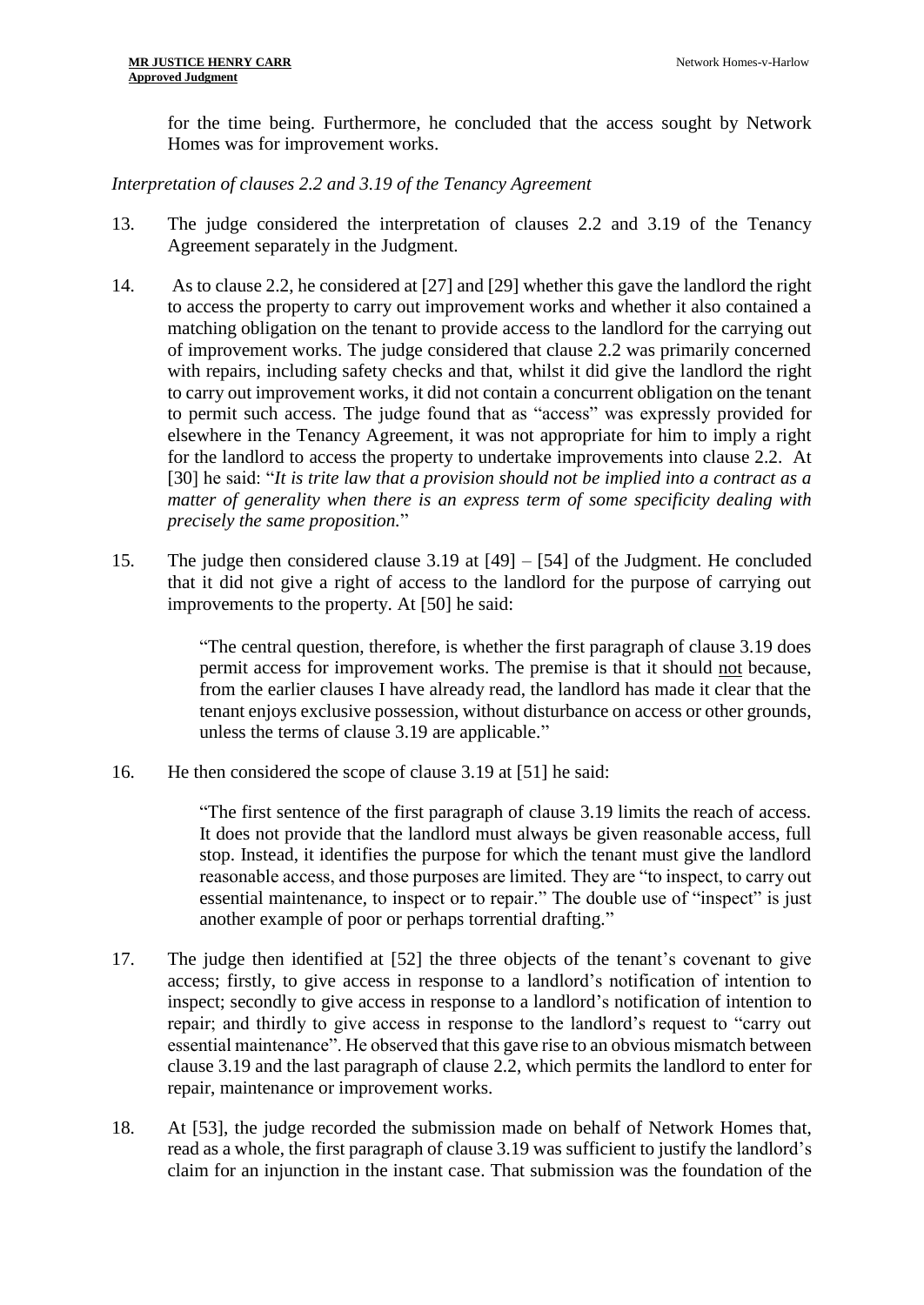landlord's claim for an injunction in the instant case. That submission was made, apparently, on the basis that the second sentence of the clause expressly referred to improvement work, and therefore, improvement work was inherently included in the subjects which may be embraced by the requests for access in the first sentence of clause 3.19.

19. The judge rejected that submission at [54]. He considered that there were only three permitted objects of access shown in the first sentence of clause 3.19, and the second sentence only identified the things that may be included within those first three objects. He decided that the landlord has a right of access, or more properly, the tenant must give access if what is required is essential maintenance which it is proposed to be carried out by way of improvement. He stated that:

> "The clause does not work the other way round. It does not provide for admission for improvement work which may include essential maintenance. Therefore, in my judgment, as a matter of proper construction of the words in clause 3.19, this is an express covenant granting access only for improvement work which is for the carrying out of essential maintenance."

# *An implied right of access*

20. The judge then considered at [55] whether, in the light of his interpretation of clauses 2.2 and 3.19, a right of access should be implied to give effect to that part of clause 2.2 which would otherwise fall away; namely, the landlord's reservation of the right to carry out improvement work. He rejected that argument and said:

> "But in addition to the earlier difficulties with that proposition – i.e. implication versus express provision – we now have the reminder in both clauses 2.1 and 3.2 that there will only be interference with the tenant's rights to the extent contained in clause [3.19]. Those pronouncements are not accompanied with any reservation of any right of access under any right to improve. Had that been the intention, one would have seen it spelt out. Moreover, although Mr Brewin was able to take me to passages in Woodfall supporting the proposition that a positive covenant to repair must be accompanied by a positive covenant on the tenant's part to give access for repair, there is no authority to which he could take me to suggest that a landlord's right to improve carried with it a concomitant obligation on the tenant to give access when and for whatever reason the landlord chose to exercise that right."

21. The Judge determined that the tenant's right to quiet enjoyment under clauses 2.1 and 3.2 could only be interfered with to the extent that it was expressly provided for under clause 3.19 and not by way of implication in relation to clause 2.2. As he found that the right the Landlord was seeking was not expressly provided for by clause 3.19, he also refused to imply such a term.

# **The grounds of appeal**

22. The grounds of appeal in respect of which permission to appeal has been granted are as follows: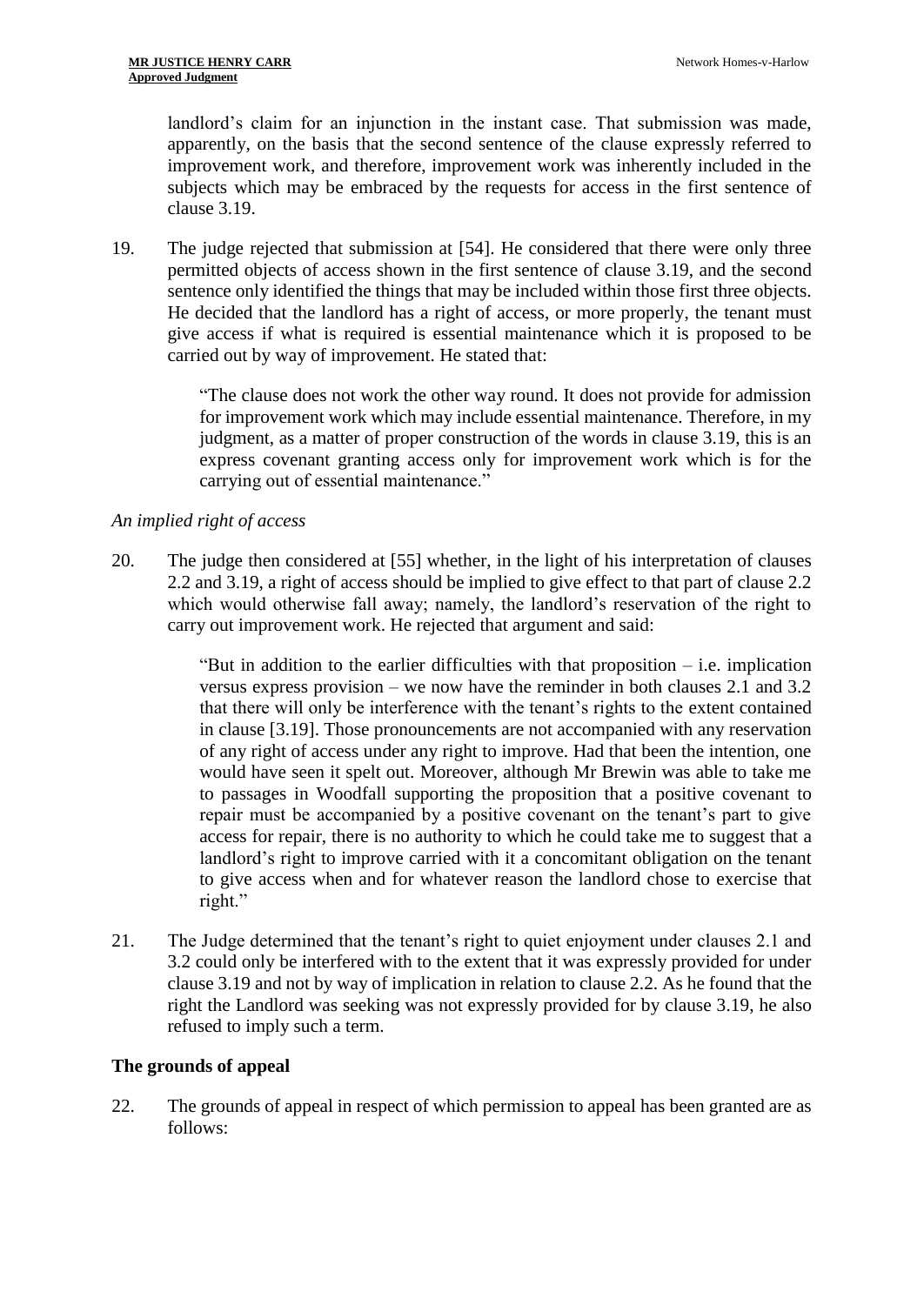- i) that clause 3.19 ought to be construed as obliging tenants to grant access so that the landlord can improve (i.e. replace) the front door;
- ii) alternatively that the implied licence to repair ought to extend to covenants relating to improvements; and
- iii) implying a licence to enter into clause 2.2 (to enable the landlord to carry out improvement works) is consistent with a tenant's right to quiet enjoyment.

# **First ground of appeal – interpretation of clause 3.19**

## *Legal principles*

- 23. The relevant principles are not in dispute, and are identified in *Arnold v Britton* [2015] UKSC 36; [2015] A.C. 1619; and in *Wood v Capita Insurance Services Ltd* [2017] UKSC 24; [2017] A.C. 1173; The judge referred to *Wood v Capita Insurance* at [38] of the Judgment.
- 24. In *Arnold v Britton*, Lord Neuberger explained at [15] [19] that:
	- i) When interpreting a written contract, the court should identify the parties' intentions by reference to what a reasonable person having all the relevant background knowledge which would have been available to the parties would understand the term to mean.
	- ii) The focus is on the meaning of the words in their documentary, factual and commercial context and in light of the natural and ordinary meaning of the clause, any other relevant provisions, the overall purposes of the clause and the contract as a whole, the facts and circumstances known by the parties at the time and commercial common sense.
	- iii) Subjective evidence of the parties' intentions should be disregarded.
	- iv) The less clear the words, the more ready the court would be to depart from their natural meaning but that did not mean that the court should look for drafting infelicities to facilitate a departure from the natural meaning.
	- v) Commercial sense should not be invoked retrospectively just because, for example, the contractual arrangement had worked out badly or even disastrously for one of the parties.
- 25. In *Wood v Capita Insurance* Lord Hodge explained at [10]-[13] that:
	- i) The court's task is to ascertain the objective meaning of the language with which the parties had chosen to express their agreement. This is not a literalist exercise focused solely on a parsing of the wording of the particular clause. The court has to consider the contract as a whole and, depending on its nature, formality and quality of drafting give more or less weight to elements of the wider context.
	- ii) Where two rival meanings exist, the court can come to a view about which construction is more consistent with business common sense.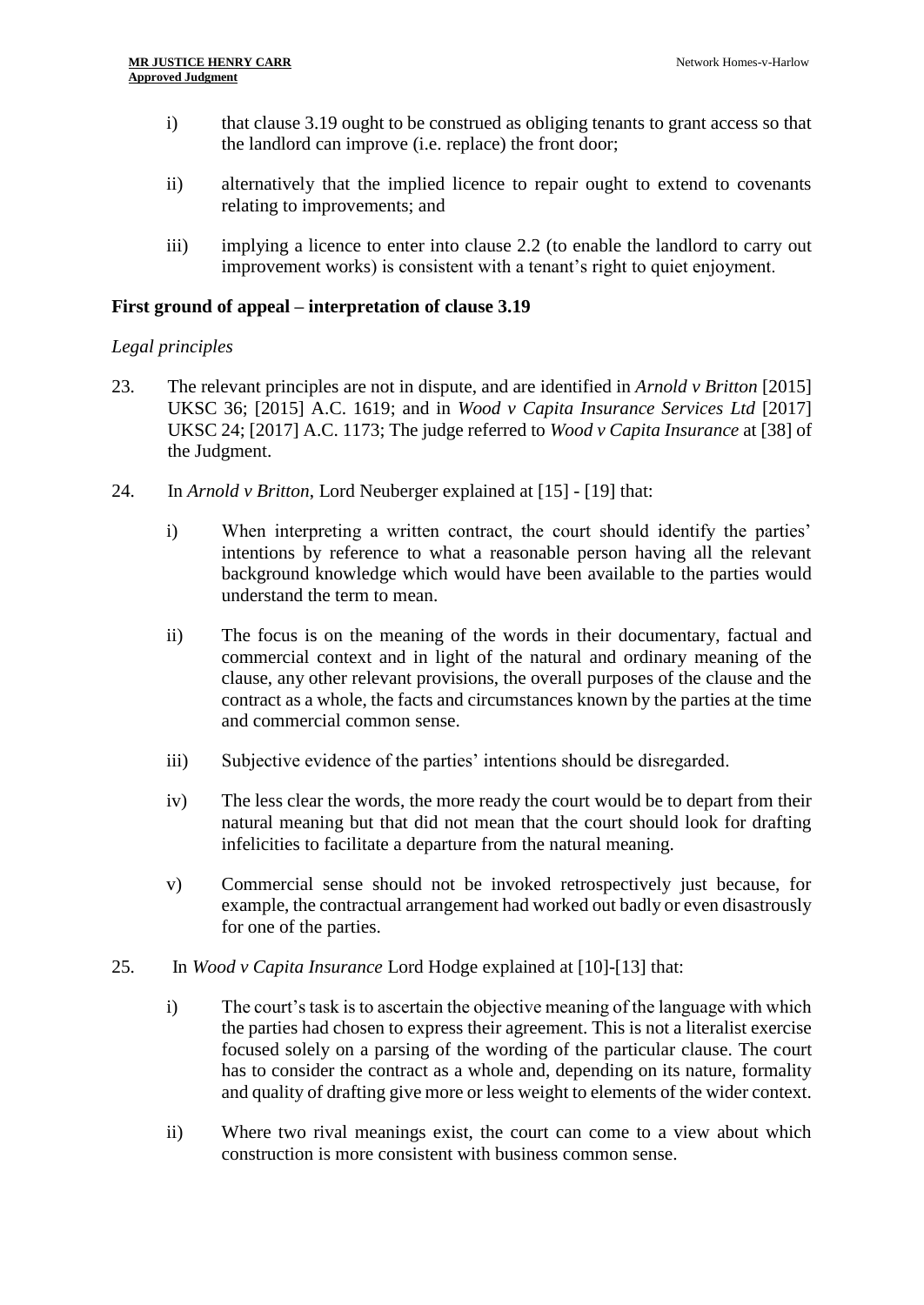- iii) However, in striking a balance between indications given by the language and the implications of competing constructions, the court had to consider the quality of the drafting of a clause.
- iv) The court also had to be alive to the possibility that one side might have agreed to something which might, in hindsight not have served its interests.
- v) Textualism and contextualism are not conflicting paradigms in the field of contractual interpretation. When interpreting any contract, the lawyer and the judge can use them as tools to ascertain the objective meaning of the language. The extent to which each tool will assist the court in its task will vary according to the circumstances of the particular agreement.

*Assessment of the first ground of appeal*

- 26. Mr Bastin on behalf of Network Homes contended that in the light of the second sentence of clause 3.19, which elucidates the first sentence, the clause must have a broader scope than that given to it by HHJ Luba QC. He submitted that:
	- i) The first sentence of clause 3.19 gives the substance of the covenant, with "reasonable access" to be given for various purposes. The second sentence elucidates the first sentence, as made plain by: (a) the location of the text; (b) use of the phrase "This includes"; and (c) the fact that the second sentence is not a stand-alone provision.
	- ii) If the judge's interpretation was correct, and the clause was limited to access for inspection, repair or essential maintenance as those words are normally understood, then pest eradication and repossession of the property would not be included. However, they are expressly included within the scope of clause 3.19.
	- iii) It was necessary to consider other relevant provisions of the Tenancy Agreement, including clause 2.2 which reserves the right to the landlord to carry out improvement works. Clause 3.19, properly construed, enables this right to be enforced. Clause 2.2 was concerned with repair and maintenance and improvement and clause 3.19 was concerned with access for repair and maintenance and improvement plus inspection, pest eradication and repossession.
	- iv) Part of the context in the present case is the standard of drafting of the Tenancy Agreement, which the judge had described as very poor.
	- v) It was necessary to consider what a reasonable person would have understood the parties to the contract to be using the language in the contract to mean. Given the landlord's reservation of a right to improve, which HHJ Luba QC acknowledged at [27], a reasonable person would have thought that an access clause containing the words "improvement work" required the tenant to give access for improvement work.
- 27. When assessing these submissions, it is necessary to consider the judge's starting point at [51] where he set out his premise that clause 3.19 should not give access for improvement work because, from the earlier clauses that he had considered, the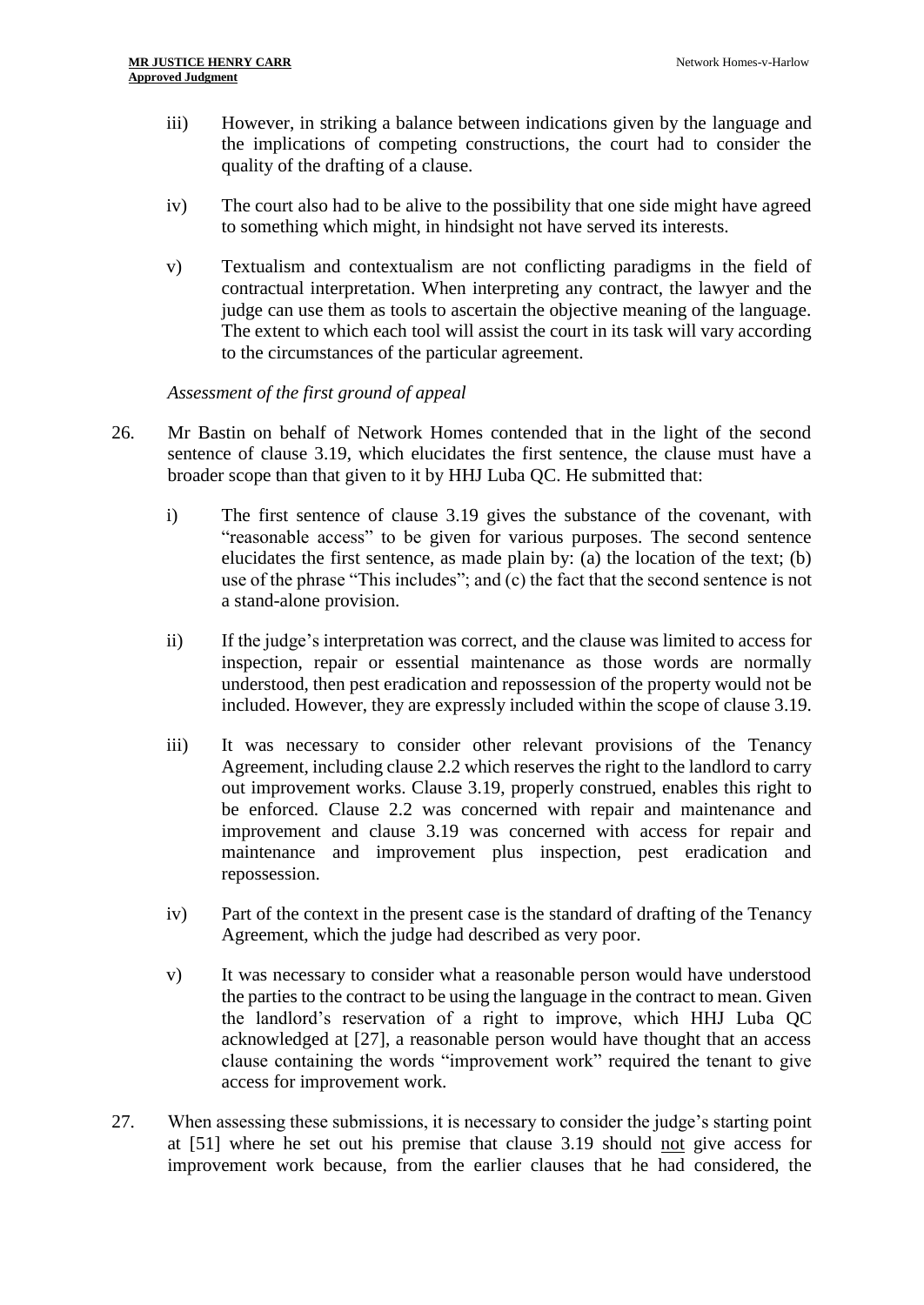landlord had made it clear that the tenant enjoyed exclusive possession, without disturbance on access or other grounds, unless the terms of clause 3.19 are applicable. I do not agree. Exclusive possession is made subject to the terms of clause 3.19. There is no premise or assumption that clause 3.19 should not give access for improvement work as that depends upon the scope of clause 3.19. On the contrary, since clause 2.2 reserves the right to the landlord to carry out improvement works, one would expect that clause 3.19 would enable this right to be enforced, by requiring access to be given for that purpose.

- 28. In my view, it is necessary to bear in mind, when considering clause 3.19, that the Tenancy Agreement is poorly drafted. It follows that language may have been chosen infelicitously, and the court should be more willing to depart from the natural meaning of the words chosen than when considering a carefully drafted document. Furthermore, it is important to construe the document as a whole, in context, to give it commercial coherence.
- 29. There is no doubt that clause 3.19 must include a right of access for the purposes specified in the second sentence, namely pest eradication, improvement work and access to repossess the tenant's home if it is to be redeveloped or disposed of. The clause expressly states that these purposes are included.
- 30. As to pest eradication, Mr Bastin submitted that this is not within the scope of essential maintenance, as those words are normally understood. A tenant who wished to compel a landlord to eradicate pests would need to rely upon the law of nuisance. Whilst, in my view, there is considerable force in this submission, Mr Bastin's second argument, which relied on the reference to repossession in clause 3.19 is much more compelling. It is obvious that repossession of a property does not fall within the scope of inspection repair or essential maintenance, as those words are normally understood. For example, if a landlord wishes to repossess the property in order to develop or dispose of it, access is granted pursuant to clause 3.19 without any inspection, repair or essential maintenance being required.
- 31. Therefore, in my judgment, the scope of clause 3.19 is not limited to inspection, repair or essential maintenance, as those words are normally understood. It also includes pest eradication, improvement work and repossession. Once improvement work is considered in the light of the other purposes which are expressly included, it is not limited to improvement for the purpose of essential maintenance. Accordingly, in my view, the judge was incorrect in his limited interpretation of clause 3.19.
- 32. This interpretation makes sense of the entire agreement. It avoids the obvious problem that, on the judge's interpretation, the right to carry out improvement work becomes unenforceable. Clause 3.19 includes improvement work within its scope, and therefore gives substance to the right reserved to the landlord in clause 2.2.
- 33. In addition to the context (by which I mean other parts of the Tenancy Agreement) the background is of relevance. The Tenancy was granted by a social housing landlord for one unit in a building with multiple occupancy. A reasonable person would expect the landlord to be able to ensure the safety of all residents of the building, and to be able to require access to individual units for that purpose. As the judge concluded, certain types of safety measures, such as the installation of fire doors in the individual properties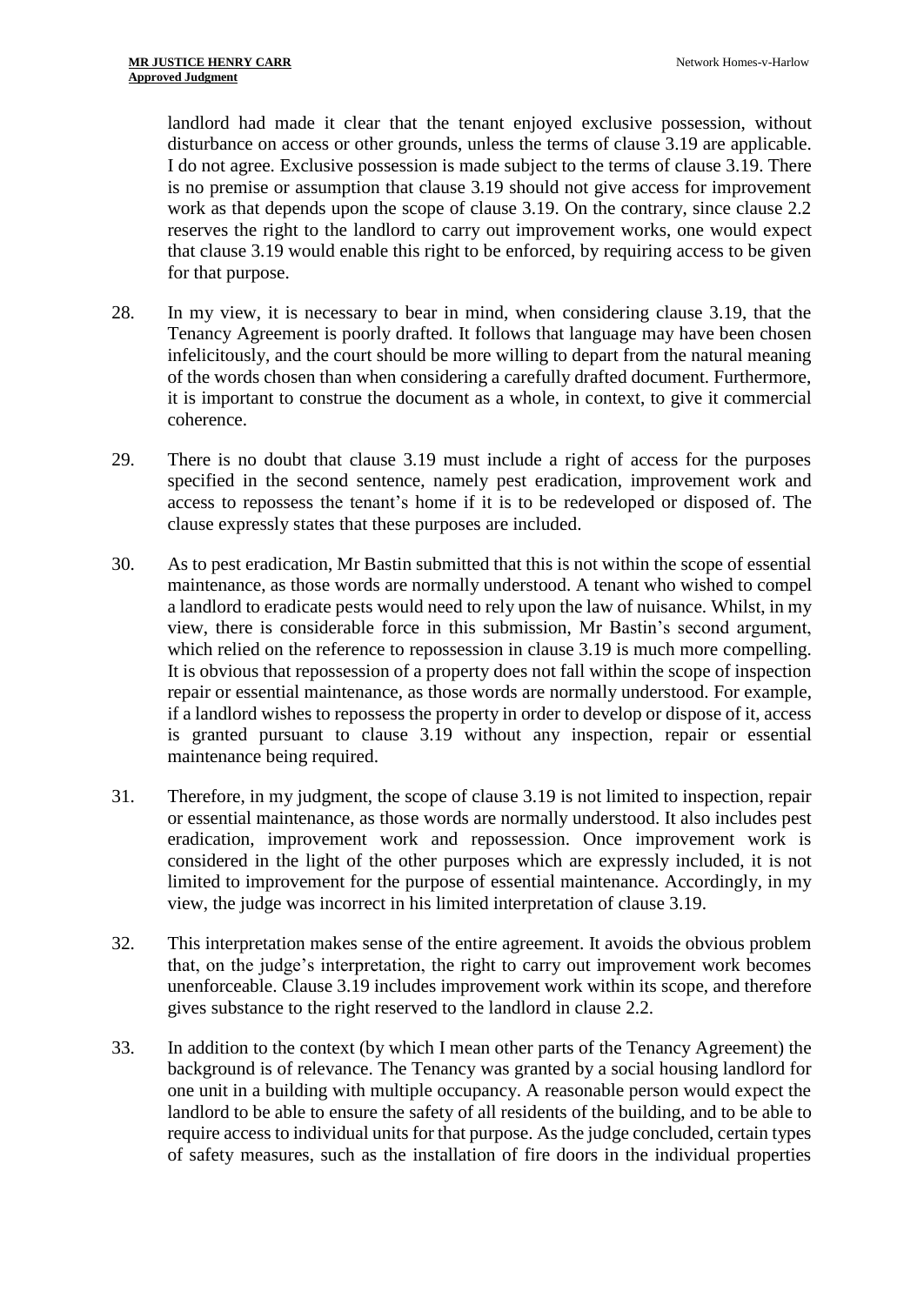constitute improvement works. A reasonable person would expect that a right of access to perform such improvement works would be granted to the landlord for that purpose.

34. The problem raised by this case also occurs in the interpretation of a variety of different legal documents to which the same rules of construction are applied. Very similar issues have arisen in relation to the interpretation of patents. As Lord Hoffman stated in *Kirin-Amgen Inc and Others v Hoechst Marion Roussel Limited and Others* [2004] UKHL 46; [2005] 1 All E.R. 667 at [27] – [32] certain principles are common to the interpretation of patents and to other commercial documents, such as contracts. He stated at [30] that:

> "…the author of a document such as a contract or patent specification is using language to make a communication for a practical *purpose* and that a rule of construction which gives his language a meaning different from the way it would have been understood by the people to whom it was actually addressed is liable to defeat his intentions." (Emphasis added)

35. Construction of legal documents is not a literalist exercise focused solely on a parsing of the wording of the particular clause, as emphasised in *Wood v Capita Insurance*. For a compelling analysis of this subject, see Leonard Hoffman's article *Language and Lawyers* [2018] LQR 553. It is an objective, rather than subjective, assessment, as Lord Hoffman explained at [32] of *Kirin-Amgen*:

> "Construction, whether of a patent or any other document, is of course not directly concerned with what the author meant to say. There is no window into the mind of the patentee or the author of any other document. Construction is objective in the sense that it is concerned with what a reasonable person to whom the utterance was addressed would have understood the author to be using the words to mean. Notice, however, that it is not, as is sometimes said, "the meaning of the words the author used", but rather what the notional addressee would have understood the *author* to mean by using those words. The meaning of words is a matter of convention, governed by rules, which can be found in dictionaries and grammars. What the author would have been understood to mean by using those words is not simply a matter of rules. It is highly sensitive to the context of and background to the particular utterance. It depends not only upon the words the author has chosen but also upon the identity of the audience he is taken to have been addressing and the knowledge and assumptions which one attributes to that audience."

- 36. It is well established in European patent law that terms used in a patent should be given their normal meaning in the relevant art (ie. the relevant technical field) unless the description gives them a special meaning. If it was intended to use a word which is known in the art to define a specific subject matter, then the description of the patent may give this word a special, overriding meaning by explicit definition. In those circumstances, the patent may provide its own dictionary; see Case Law of the Boards of Appeal of the EPO,  $8<sup>th</sup>$  Edition (2016) Section II.A.6.3.3.
- 37. The same principle can be applied to the contract in the present case. The normal meaning of inspection, repair and essential maintenance does not include pest control, improvement work or repossession. However, clause 3.19 expressly includes those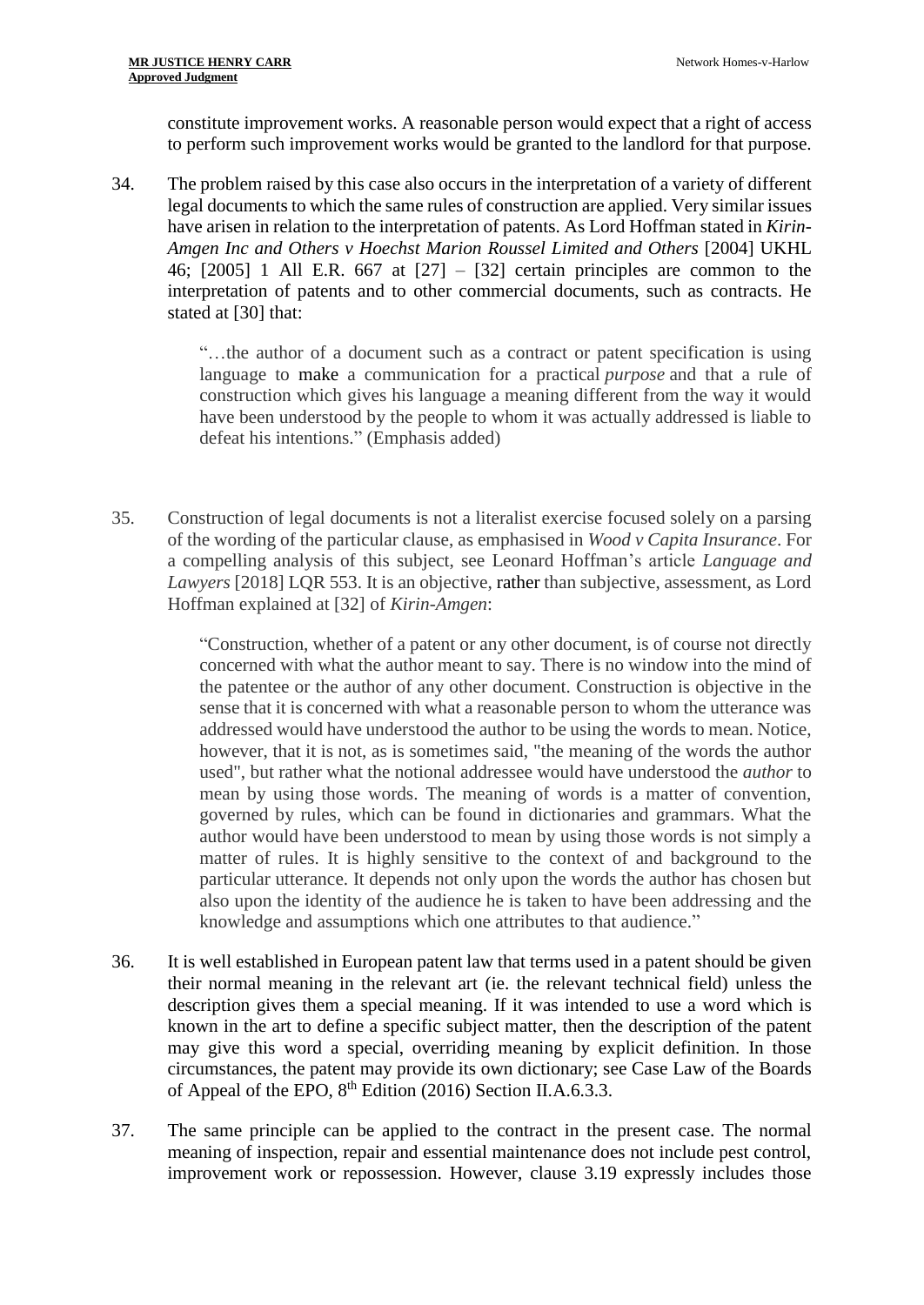matters within scope. Therefore, the language of the first sentence of clause 3.19, has been given a special overriding meaning by explicit definition, which is wider than its normal meaning, and the clause provides its own dictionary. The language of the first sentence has been poorly chosen, but having regard to the second sentence, it is clear that a reasonable person to whom the utterance was addressed would have understood the author to be using the words to include pest control, repossession and improvement works, none of which are confined to essential maintenance.

- 38. For these reasons, I conclude that the Tenancy Agreement gives a right of access to Network Homes for the purpose of performing improvement works (including replacement of the front door of Flat 25) and therefore this appeal should be allowed.
- 39. I should add that I have attached great weight to a decision of a very experienced judge, with particular expertise in the field of social housing. However, the task that I have faced on this appeal was very different to that faced by the judge at first instance. The judge was required to make multiple decisions, in circumstances where, as he noted, the pleadings were chaotic. By contrast, this appeal has been concisely presented, with an intense focus on the scope of clause 3.19, and it may well be that the specific arguments advanced by Mr Bastin (who did not appear at first instance) were not put to the judge.

# **Second and third grounds of appeal – an implied right of access**

- 40. Mr Bastin dealt with these two grounds of appeal together, as two sides of the same coin. The question of an implied right of access only arises if the judge was correct in his construction of clause 3.19 and there is no express right of access in relation to improvement works.
- 41. In those circumstances, there is a powerful argument that, where the parties have expressly addressed the question of access in the Tenancy Agreement, and have not provided for access for improvement works, the court should not supplement their bargain by implication of a wider right. On the other hand, there is a powerful argument that the implication of a landlord's right of access to carry out improvements is necessary to give business efficacy to the Tenancy Agreement because without such an implied term, the last paragraph of clause 2.2 is redundant. There is no point in retaining a right which cannot be exercised.
- 42. In the light of my interpretation of clause 3.19, it is unnecessary for me to decide this question. However, the arguments in relation to an implied right of access emphasise that the conclusion that the Tenancy Agreement provides for an express right of access for improvements, is commercially sensible. It gives full effect to the agreement without the need to imply an additional term.

# **Mr Harlow's position**

43. Mr Harlow was represented at first instance but was unrepresented on this appeal due to lack of funds. This was regrettable. However, the judgment of HHJ Luba QC set out his case in the best way that it could be advanced, and I was satisfied that all arguments in support of his case had been considered.